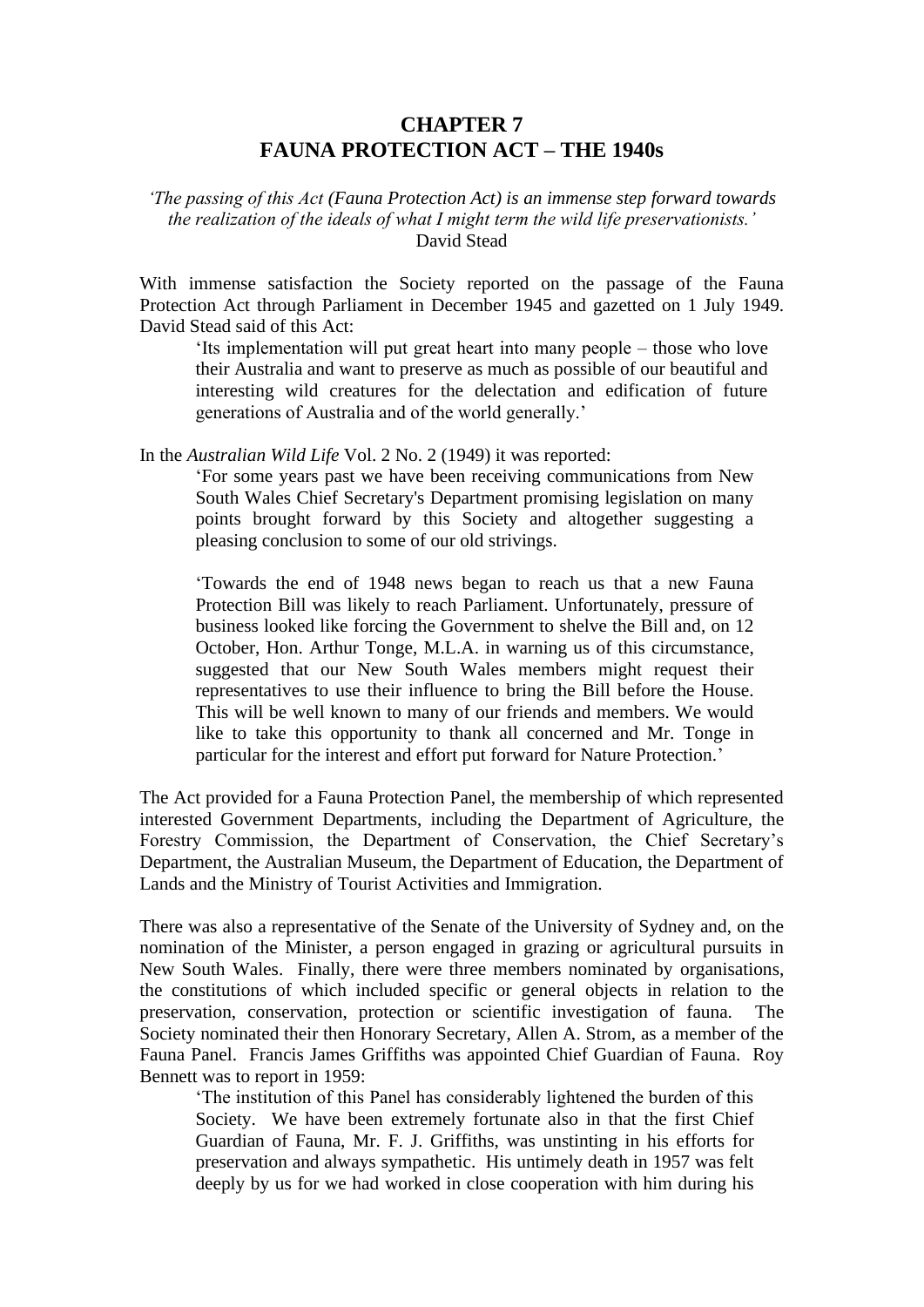term of office. It is sufficient to say that his successor, Mr. Allen A. Strom, was at one time Honorary Secretary of this Society and is still a very active Vice-President. We regard it as extremely good fortune for the work of the Society that Mr. Strom should have received this appointment and we look forward to many years of active co-operation with him'.

Allen Strom retained the position of Chief Guardian of Fauna until the establishment of the National Parks and Wildlife Service in 1967.

# **COMMONWEALTH CONTROL OF CONSERVATION**

It has been the general policy of the Society for many years that administration of wildlife and flora preservation, and of general conservation measures throughout Australia, should be by the Commonwealth Government. The Society pointed out that differences in legislation between the States led to considerable abuse and it was quite ridiculous to expect flora and fauna to respect political boundaries.

In 1942, taking advantage of the sessions of the Drafting Committee of the Constitution Convention (then sitting in Canberra) which was dealing with proposals for the widening of the duties and responsibilities of the Central Government, the Society communicated with the Drafting Committee on the matter. The Chairman of the Committee was Dr. H. V. Evatt, the distinguished jurist and Commonwealth Attorney General. An urgent telegram was sent to the Committee and it read as follows:

'This organisation, with unrivalled experience of conservation affairs in every State, over thirty-three years, and parent of or adviser on several Parliamentary enactments and many Regulations urgently invites State representatives to voluntarily transfer to Commonwealth, all authority over General Conservation, including the following:

- Fauna and Flora Preservation, Control and Regeneration,
- Bushfire Prevention and Organisation,
- Forest Reservation and General Forestry Coordination and Control,
- Prevention and Control of Erosion,
- Fisheries Control and Fishery Development,
- National Parks and other Fauna and/or Flora Reserves,
- National Monuments,
- Control of Pest Animals and Pest Plants.

'All of the abovementioned are closely interrelated and their interests interwoven throughout Australia, while administration would be both economical and effective under one central co-ordinating Commonwealth  $control<sup>1</sup>$ 

This was a rather ambitious proposal, as Vincent Serventy remarked in 1997, and it is not surprising that a vast 'umbrella' organisation as proposed by the Society did not ever eventuate. In reply to the Society's representations and subsequent to the close of the Convention, they were informed that the matter had received attention and that the

<sup>1</sup> *Australian Wild Life,* June 1946, p. 2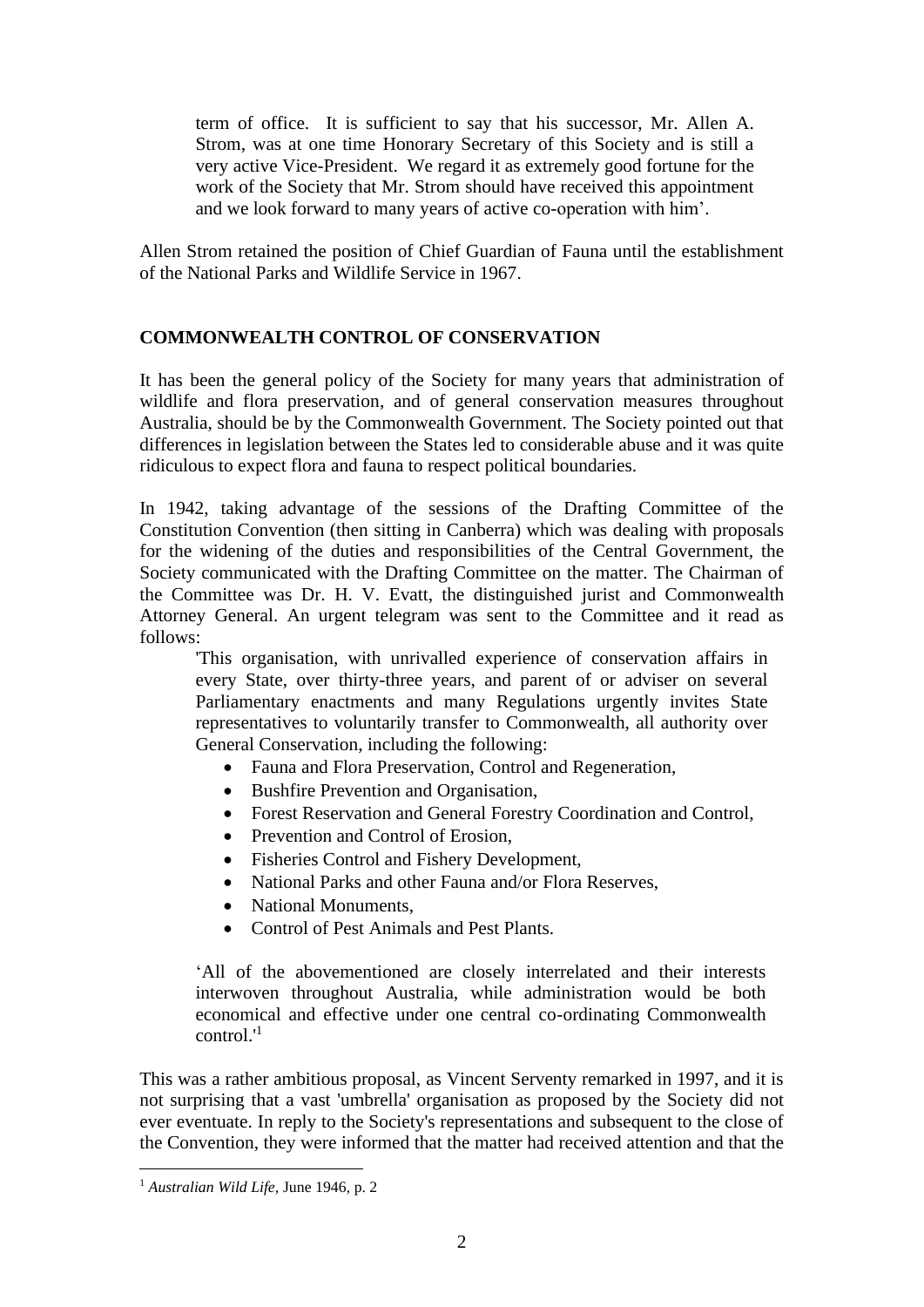desirability for some national scheme was 'never in question' but that it was 'difficult at this stage to include such matters in the Constitutional Amendment proposals which were formulated under the general heading of Post-War Reconstruction.' Dr. Evatt referred the Society's papers to the Director-General of Post-War Reconstruction, who replied to the Society that the matter would have his closest attention as part of the investigation into the Conservation and Development of Natural Resources.

At the Adelaide meeting (August, 1946) of the Australian and New Zealand Association for the Advancement of Science, the delegates from the Society pressed for action by that body of scientists to approach the Commonwealth Government. The General Council of ANZAAS ultimately approved of a suitable resolution. The letter was received by the Prime Minister's Department but, as nothing transpired; further approaches were made in June 1947, December 1947 and March 1948, all without result. However, early in 1949, it was announced that the Commonwealth Government had approved of a Wildlife Survey Section of C.S.I.R. (Council for Scientific and Industrial Research) - now known as CSIRO (Commonwealth Scientific and Industrial Research Organisation). But the difficulty in the way of the establishment of this Wildlife Survey Section in C.S.I.R. appeared to be that of obtaining staff and appropriate training so, for the time being, the Society was informed, the Section would be wholly engaged upon 'the study of the ecology and life history of the Rabbit.'<sup>2</sup>

In December 1950, Thistle Harris, as President of the Society, wrote to the Minister for the Interior, as follows:

'For a number of years my Society has been stressing the need for the establishment of a National Wild Life Service, similar to the Fish and Wildlife Service of the Federal Government of the United States of America, which employs dozens of biologists in wildlife research and management. We feel that the State authorities cannot adequately cover the field due to lack of finance, limited jurisdiction, and the inability to co-ordinate in matters affecting two or more States. We would stress at the outset that our wild life potential is of great economic, scientific and cultural importance to the nation, and its proper management demands co-ordination that goes beyond arbitrary, political boundaries.'<sup>3</sup>

An answer to this letter finally came on 10 April 1951. In the course of his letter the Minister referred to the establishment of the small Wildlife Survey Section within the C.S.I.R. Ultimately, he said, it was hoped that this Section would be expanded to carry out much of the work envisaged by the Society, but in its early years it would concentrate on the rabbit problem. Further, he said:

'You will appreciate that the responsibility for the preservation of wild life within the States is a matter for the State Governments concerned, and it seems to me that the most effective way of achieving your desire of establishing a National Wildlife Service would be for an organisation such as yours to approach the Government of your State with a view to having the matter considered at the next Premiers' Conference. So far as Commonwealth territories are concerned, legislation which aims at the protection of wild life

<sup>2</sup> Australian Wild Life, December 1949, p. 2, 4

<sup>3</sup> ibid. June 1952, p. 3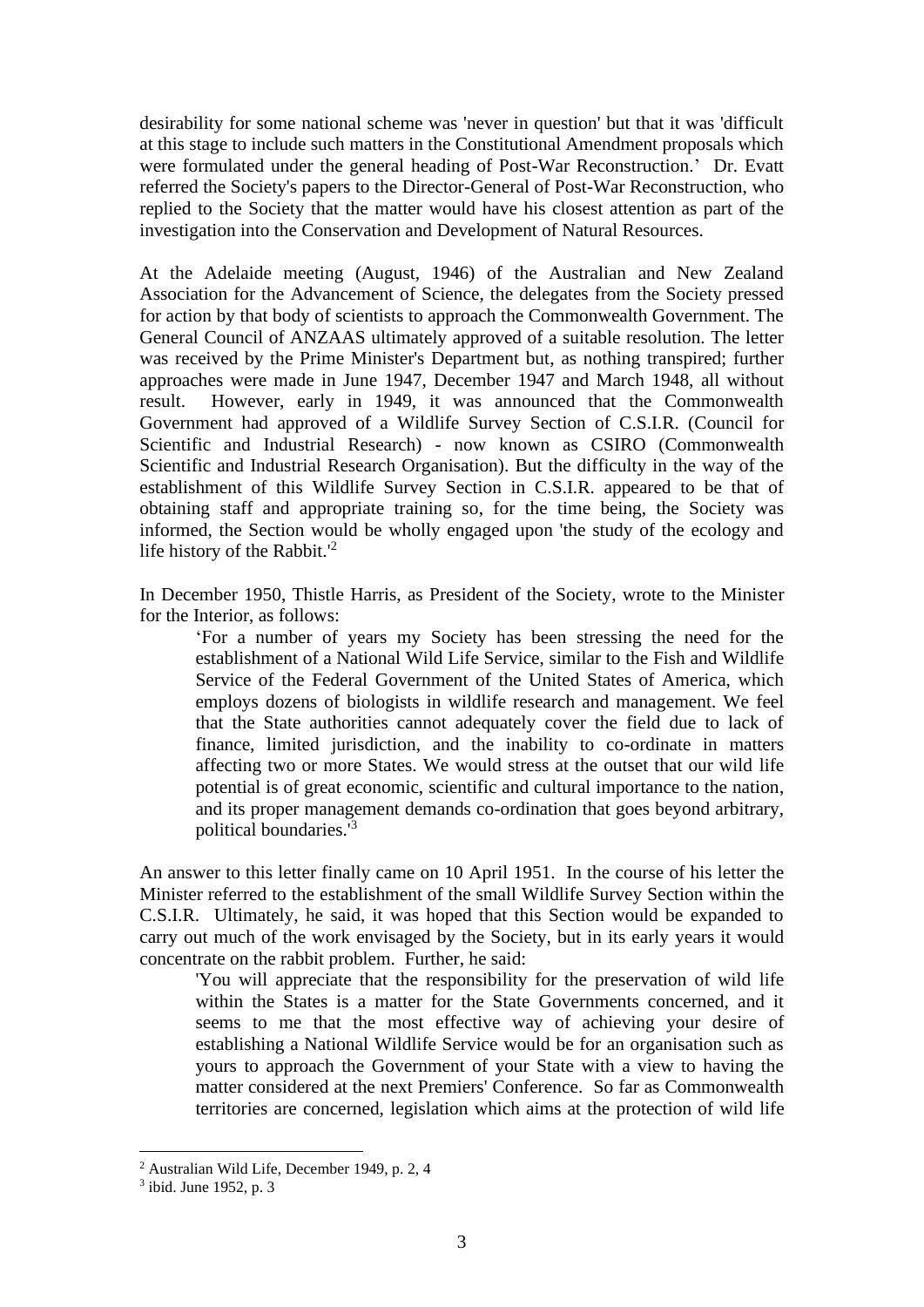in these areas is already in existence.'<sup>4</sup>

The Society's comment about this letter was:

- 1. A National Wild Life Service is surely a national responsibility and not the immediate concern of the States.
- 2. The need for such a Service is immediate and not "ultimately".
- 3. The complacent attitude expressed in the Minister's final paragraph is not shared by this organisation, and further, there has never been any thorough investigation of the problem. Like protection in the States, there has never been a planned approach.

The 31<sup>st</sup> Annual Report of the Society, presented at a meeting in November 1951, reiterated the call for Commonwealth co-ordination. 'In matters of broad policy on land usage and development, in biological investigation of resources, management and regeneration, we feel that Commonwealth Co-ordination is vital and essential.' However, some moves had been made to have the Commonwealth Authorities take the initiative in the matter. 'We have not been very happy, however, about the stability of our Commonwealth Government whose attention has been diverted by the two elections in quick succession and by crises on the financial front.'

It was in the Society's Annual Report for 1967-68 that President Vincent Serventy remarked, 'The Rip Van Winkle of nature conservation, the Federal Government, is at long last stirring from its sleep, and has taken some positive steps, not the least being a more substantial subsidy to the Australian Conservation Foundation' (which had been established in 1965)'.

The matter of Commonwealth coordination was still a source of concern for the Society in 1972 when a letter was sent to the Prime Minister (Hon. W. McMahon). He assured the Society that the Office of the Environment would be included in the Department of the Vice-President of the Executive Council and that Government would go ahead with a plan for a National Advisory Council. The coming to power of the Whitlam Government was an environmental watershed.

# **SHOOTING ON A SUNDAY**

The Society took exception in 1946 to what it called a 'subterfuge' with regard to prosecutions against shooters.

'There have been many instances of prosecutions launched by the Police against shooters in sanctuary areas. The charge has often been that of 'Shooting on a Sunday,' when the real charge should have been that of interference with the sanctuary. Admitting the difficulty in some cases of getting evidence, it is certain that the direct charge instead of using a subterfuge would be much more beneficial in directing public attention to the need for preserving sanctuary areas inviolate.'

<sup>4</sup> Australian Wild Life, June 1952, p. 4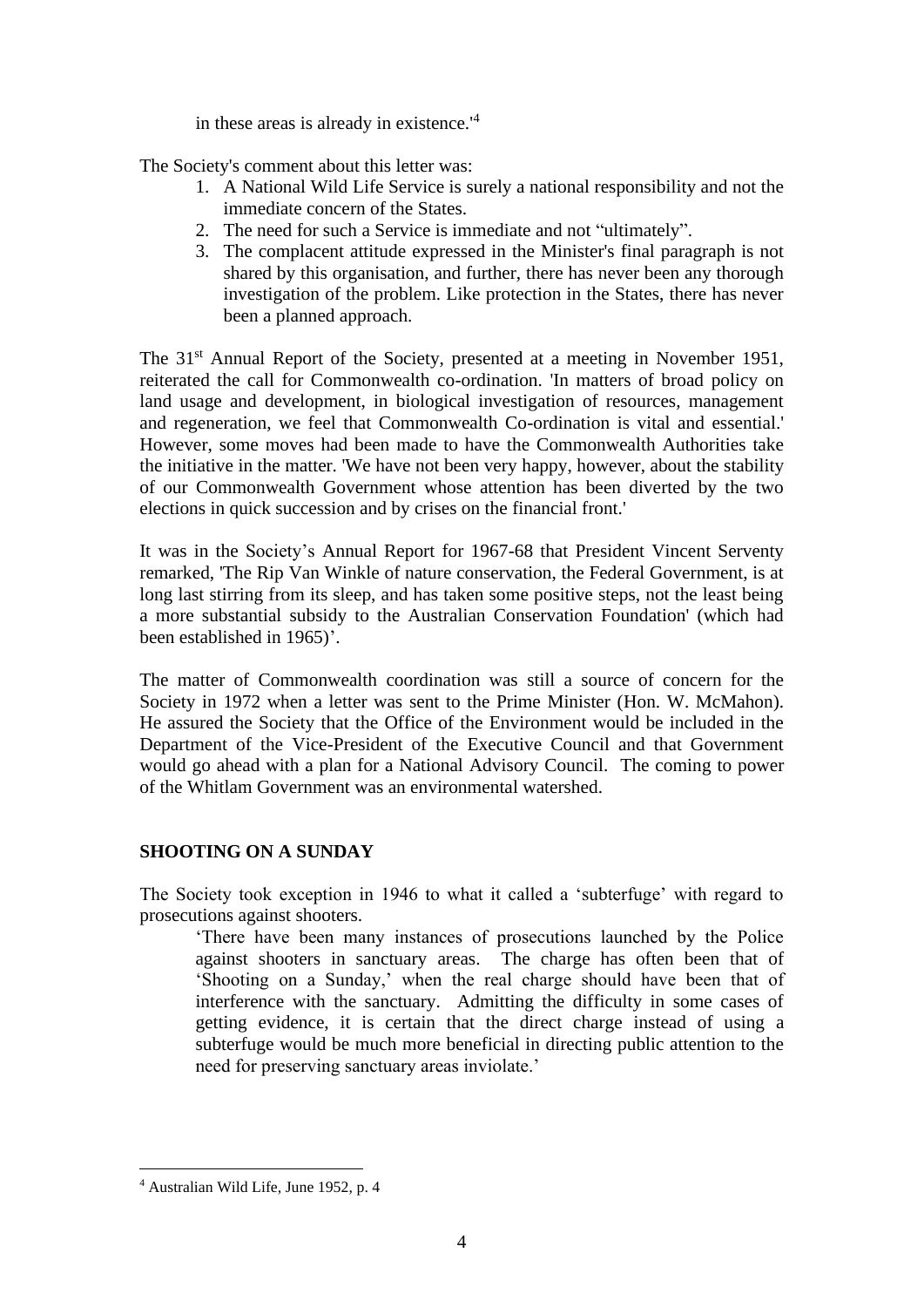#### **THE EFFECT OF WORLD WAR II**

The 29<sup>th</sup> Annual Report for the Society, June 1946, covered the years 1939 to 1945: 'The grave difficulties surrounding the pursuance of our particular conservation work, under the shadow of the World Calamity, were emphasised (at a General Meeting of Members on 23 September 1942), though it was indicated that a great deal of routine work had been done and was being continued, while urgent problems of Wild Life Preservation and cognate matters were dealt with as far as possible … little could be done beyond holding things together until the happy advent of more auspicious times for the performance of constructive work.

'In the Report which follows it will become clear to members and friends that, notwithstanding the unprecedented difficulties referred to, we have been able to achieve quite a considerable amount of success in the pursuit of our duties in various departments of our work – notably in items of general protection and preservation, or those associated with sanctuaries and National Parks, and proposals for overhead comprehensive administrative measures. Examples of places afforded particular interest by the Society during this period were Kosciusko State Park, the Macquarie Marshes, Kurnell-Cronulla Reserves, and the Beecroft Peninsula (near Jervis Bay, New South Wales).'

David Stead in his brief history of the Society in 1949 wrote:

### **'Sanctuaries, Parks and other Reserves**

A perusal of our Annual Reports and the various issues of *Australian Wild Life* will indicate that a large number of sanctuary areas in various parts of the country have been set aside wholly or partly as a result of the efforts of the Wild Life Preservation Society during forty years past. This is stated here merely as a fact justifying the existence of the organisation and not with any idea of earning particular kudos. For, after all, this was one of the prime objects of our foundation'.

Every issue of *Australian Wild Life* from the 1930s through to the 1960s contained a long list of sanctuary or reserve areas in which the Society had been interested, often with details on the status of the area and action taken. For example, the setting aside of land for the Shoalhaven Gorge National Park was 'pushed with great vigor' until in 1939 it was announced that 45,000 acres of wild and rugged country had been dedicated 'For Public Recreation and Preservation of Native Flora and Fauna'.

Another example of the Society's concern was included in a lengthy report on sanctuaries in *Australian Wild Life* in June 1946:

### '**Hazelbrook Gully Tree Destruction**

Early in 1941 we were informed by one of our members resident in the district that a number of splendid Eucalypts had been cut from the Hazelbrook Gully Reserve and that the destruction was still going on. We immediately got into touch with the Hazelbrook Group of Blue Mountains Sights Reserves and with the Forestry, Lands and Chief Secretary's Departments and suggested to the first-mentioned body a line of approach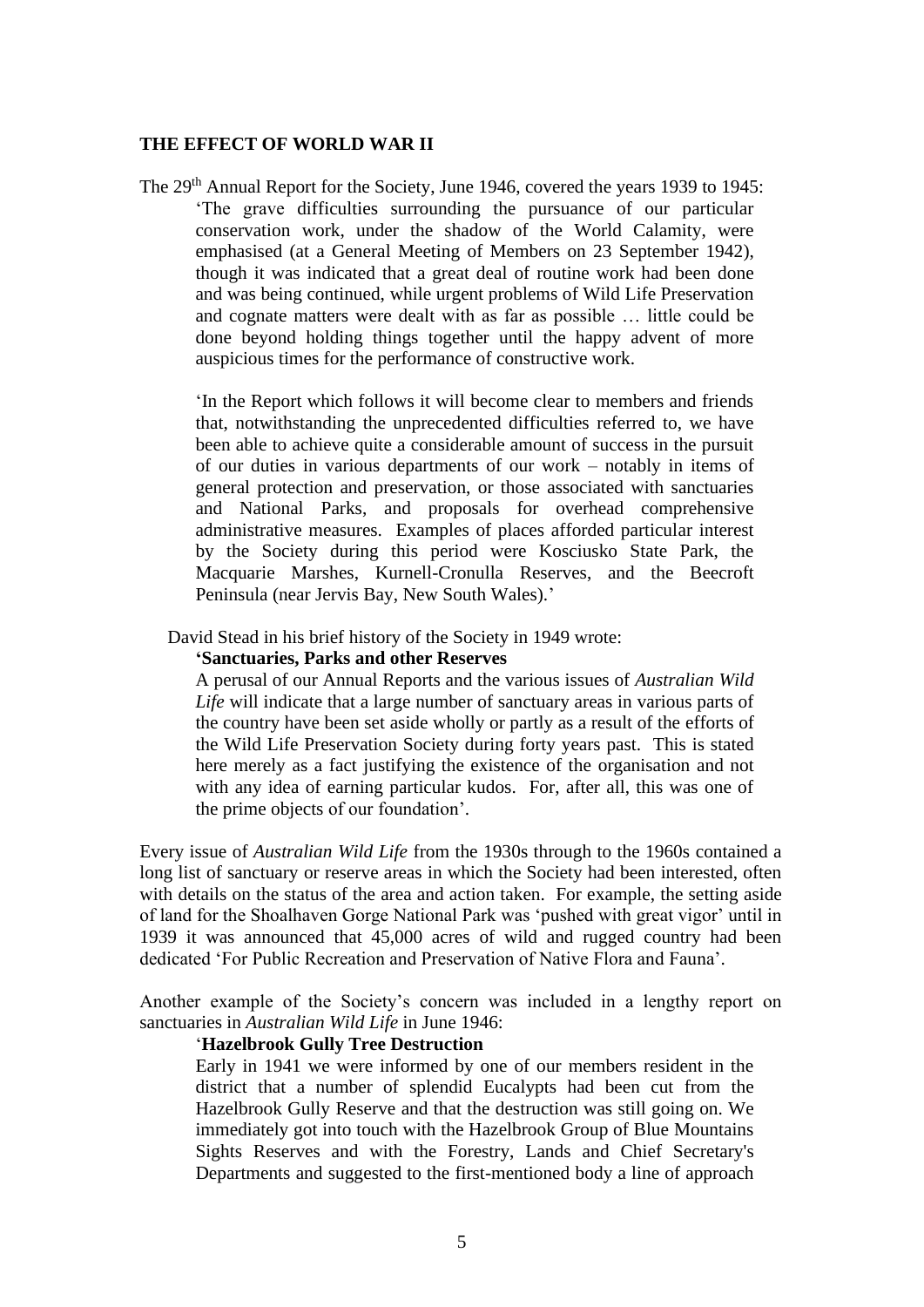with a view to further action. Enquiry showed that a lessee of a neighbouring area claimed to have cut these trees out 'by mistake under the impression that they were on the lessee's land!

'The resultant agitation brought a number of the Blue Mountains Local Governing Bodies in - more particularly the Blue Mountains Shire, at Lawson, which did yeoman service - and these, with the Hazelbrook Group already mentioned and some other bodies, were able to arrange a series of conferences, at which the whole question of the saving of the remaining trees in the Blue Mountains gullies was debated and related to the movement for the establishment of a Great Blue Mountains State Park which had been under discussion for some years past. In the local discussions and conferences - some of which were arranged by the Forestry Department - the Hazelbrook group was asked, and agreed, to act for us following extensive correspondence on the matters under discussions. Local parliamentary members assisted also.

'Discussions and correspondence on this important matter went on until June 1943, with satisfactory results, as it transpired. The most important result was that the movement for the Great Blue Mountains Nature Park was given a very definite push forward; while in the meantime, the Minister for Agriculture and Forests agreed that 'the whole area would be exempted from the operation of timber licenses'. The latter result alone was worth all the agitation and trouble taken by the various Local Governing and Conservation Bodies. We wish particularly to thank the Blue Mountains Shire Council and the Hazelbrook Group for their fine work in this movement.'

## **INTERNATIONAL UNION FOR THE PROTECTION OF NATURE (IUPN)**

The December 1949 issue of *Australian Wild Life* reported on the Society's representation at meetings of IUPN in the 1940s. This body was later to become IUCN, International Union for the Conservation of Nature and Natural Resources:

'The Wild Life Preservation Society has been interested for many years past in the establishment of international co-operation in Nature Protection. In 1928 the International Office for the Protection of Nature was founded at Brussels, and was transferred in 1946 to Amsterdam. Through the activities of this office, several international conferences have been held. At Brunnen, Switzerland, in 1947, delegates and observers from 18 countries and numerous international bodies attended. We were represented by Dr. J. H. Westermann, of Holland, one of our Councillors.

'A second conference, held also in Brunnen in 1947, at which delegates and observers from 18 countries and numerous international bodies attended. At this we were again represented by Dr. Westermann. This conference drafted a text of agreement and decided to recommend the formation of a new organisation to be established under the auspices of UNESCO. The result of this decision was a conference at Fontainebleau called by UNESCO jointly with the French Government in September-